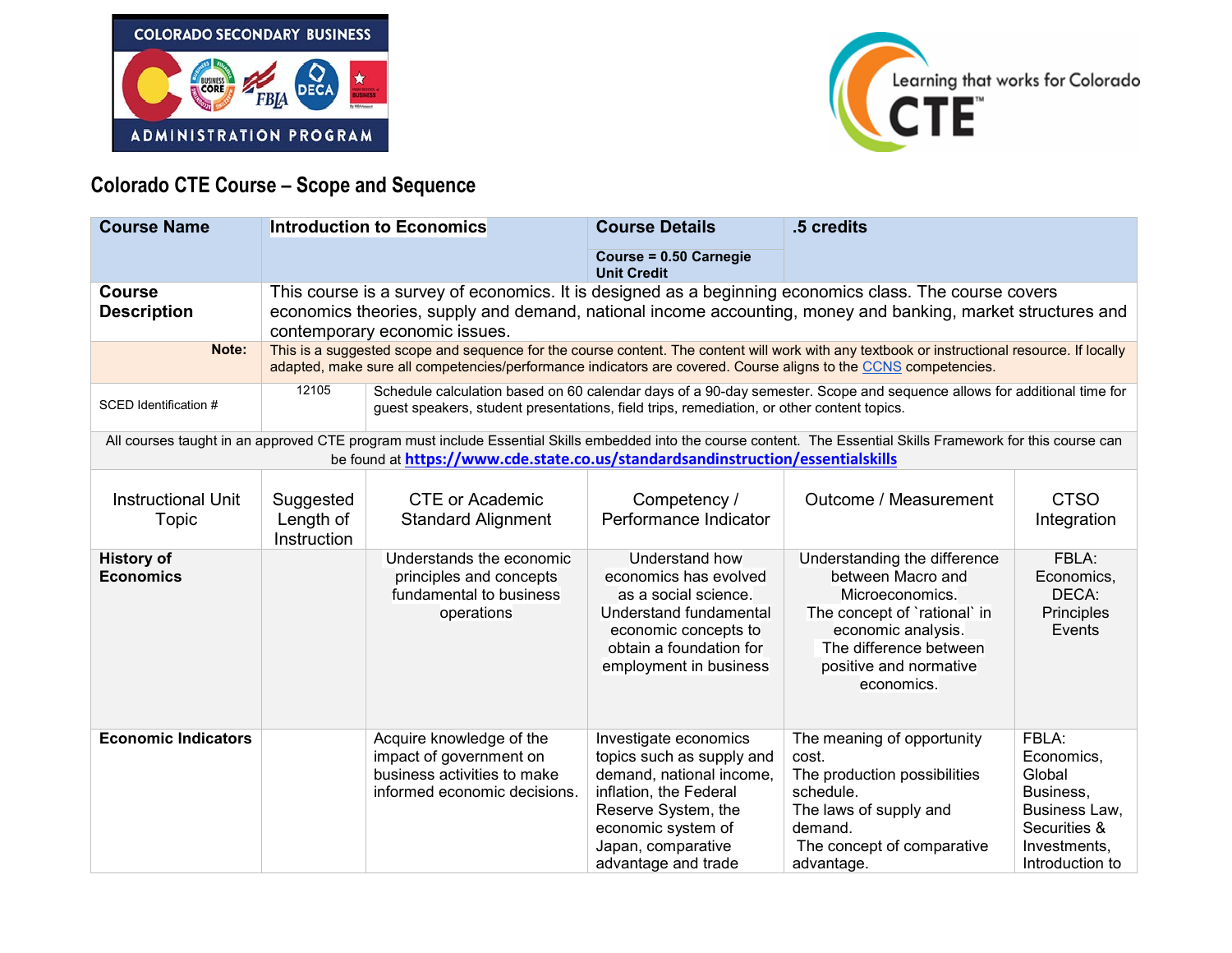



|  | between nations,<br>exchange rates, etc. | Economic systems: Market<br>and transition economies, and<br>the welfare state.<br>Tax systems.                       | Business,<br><b>Business Law</b><br>DECA:<br>Principles<br>Events |
|--|------------------------------------------|-----------------------------------------------------------------------------------------------------------------------|-------------------------------------------------------------------|
|  |                                          | The economic problem.<br>The concept of full<br>employment and the different<br>types of unemployment.                |                                                                   |
|  |                                          | The concept of inflation, the<br>types of inflation, inflation<br>measurement tools.<br>Marginal analysis: The law of |                                                                   |
|  |                                          | increasing relative cost.<br>The law of diminishing<br>marginal analysis.                                             |                                                                   |
|  |                                          | Price elasticity of demand,<br>supply and income.                                                                     |                                                                   |
|  |                                          | Types of business<br>organizations.<br>The concepts of cost,                                                          |                                                                   |
|  |                                          | revenues, and profit.<br>Types of market structures:<br>Competition and monopoly.                                     |                                                                   |
|  |                                          | Government regulation of<br>business.<br>Public choice theory and<br>interest groups in the<br>economy.               |                                                                   |